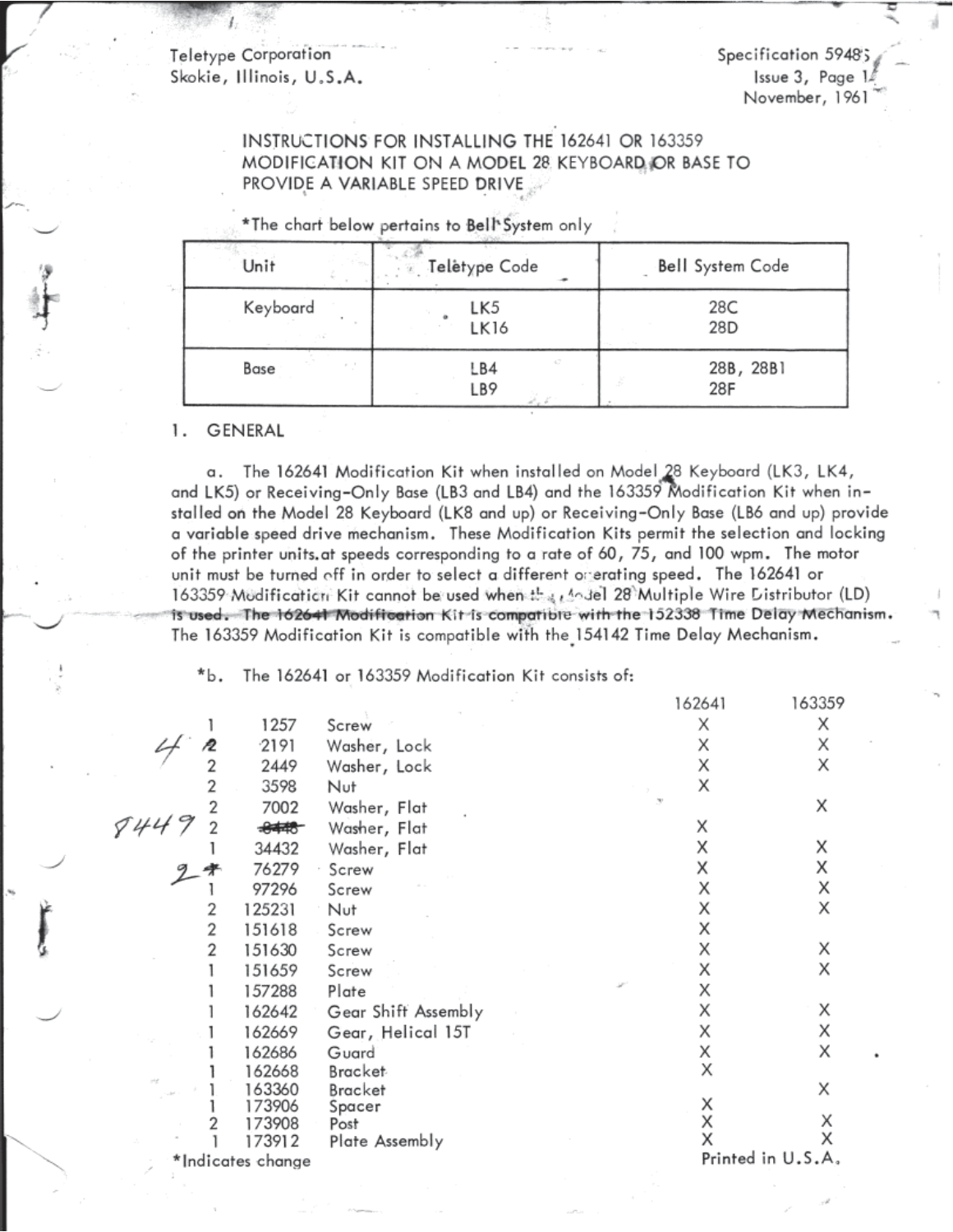c. For part numbers referred to and for parts ordering information see Teletype Model 28 Page Printer Parts Bulletin 1149B.

\*2. INSTALLATION (Figure 1)

### **NOTE**

Make the Shoulder Screw and Selector Lever adjustments in paragraph 3.

a. 162641 Modification Kit

Remove and discard the 151678 Screw and 152045 Gear Guard.  $(1)$ 

(2) Replace the motor pinion with the 162669 Gear using its mounting screw and lock washer.

(3) Mount the 157228 Adapter Plate on top of two 8449 Washers above the keyboard filter position as follows:

(a) If the keyboard or base has a 153631 Spark Suppressor or 151369 Electrical Noise Suppressor replace the two 151692 Screws with the 151618 Screws.

(b) If the keyboard or base does not have these parts use the two 151618 Screws, 2191 Lock Washers, 7002 Flat Washer and 3598 Nuts to mount the 157288 Plate.

(4) Remount if previously assembled, the four name plates from the rear left-hand corner of the base to the 157288 Plate in the following order from front to rear:

- (a) Code Plate
- (b) Serial Number Plate
- (c) Patent Plate
- (d) Teletype Plate
- (e) Use the eight 92265 Screws to mount these plates.

(5) Remount the 152460 Bracket and is associated keyboard connector assembly to the 162668 Bracket with two 151692 Screws and two 2191 Lock Washers.

(6) Mount the 162668 Bracket to the base in the former position of the 152460 Bracket with two 151630 Screws and two 2191 Lock Washers.

(7) Remount the motor terminal board to the 162668 Bracket with its mounting posts and screws. Discard the two 3598 Nuts and 2191 Lock Washers.

(8) Remove and discard the intermediate gear assembly by removing the two 151724 Screws and the one 151725 Screw. Retain the three 2669 Lock Washers and discard the remaining screws, 151712 Pivot Buttons and washers.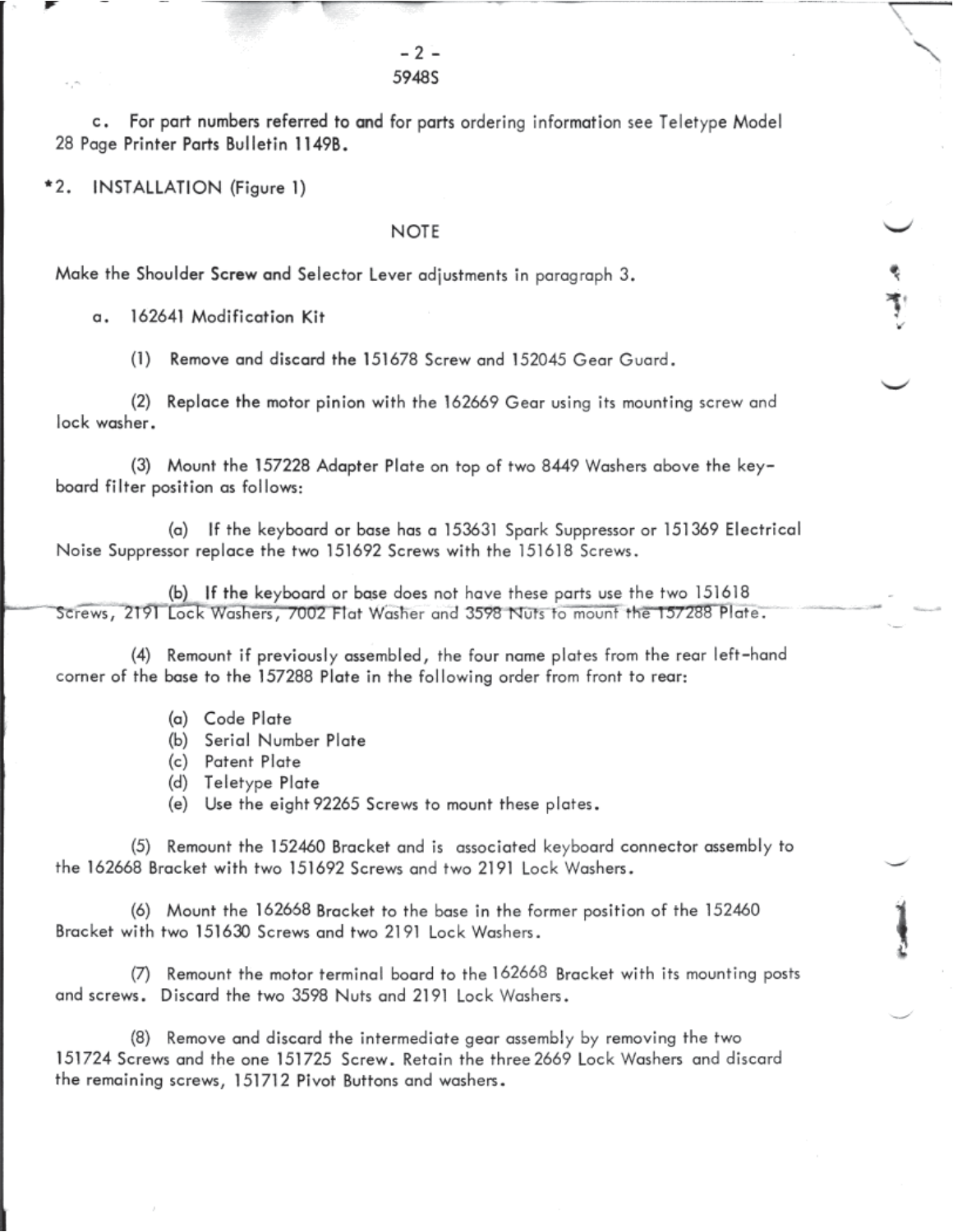(9) Remove and discard the 154085 or 151219 Plate by removing and discarding the 151723 Screw and the 3438 Flat Washer, and retaining the 2669 Lock Washer.

(10) Remove and retain the motor unit by disconnecting the motor cable from the 151415 Terminal Board and removing and retaining two of the 151678 Screws and discarding the other two.

(11) Work over the base by enlarging the three slotted holes as shown in Figure 1.

(12) Remove and retain the 151113 Left Motor Mounting Strip by removing and discarding the 151658 Screw and retaining the 2191 Lock Washer.

(13) After placing the 173906 Spacer on the bottom of the top side of the base over the two left motor mounting holes, mount the 173912 Plate Assembly to the bottom of the top side of the base at the intermediate gear assembly with the 97296 Screw, 2669 Lock Washer (retained in paragraph (9), and 34432 Flat Washer. Refer to Figure 1 for location.

(14) Mount the 151113 Left Motor Mounting Strip with a 151659 Screw and 2191 Lock Washer retained in paragraph (12).

(15) Mount the two 173908 Posts to the 173912 Plate Assembly thru the two enlarged rear mounting holes.

### **NOTE**

If the base or keyboard contains the 152338 or 154142 Motor Stop time delay mechanism, proceed as follows; if not, omit paragraphs (16) thru (23) and proceed with paragraph (24).

(16) Remove and discard the 151346 Screw and 2191 Lock Washer that secure the intermediate typing unit driving gear to the 151127 Shaft of the intermediate gear assembly, discarded in paragraph (8). Remove and discard the 112626 Nut, 2669 Lock Washer and 3438 Washer from the end of the shaft. Remove and discard the shaft from the assembly, Retain the 151245 Felt Washer and the 154136 Eccentric Follower Pawl and discard the remainder of the assembly,

(17) Remove and retain the following from the 162642 Gear Shift Assembly: 158788 Bearing Clamp by removing and retaining the 151631 and 151722 Screws and 2191 Lock Washers; the 151630 Screw, 72509 Lock Washer and 76099 Flat Washer that fasten the 93107 Bearing to the 162650 Shaft; the 151346 Screw and 2191 Lock Washer that tasten the 158712 Gear to the 162650 Shaft; and the 151618 Screw and 2191 Lock Washer that fasten the 158732 Gear to the 162650 Shaft.

(18) Remove and retain the 162656 Shaft and assembled parts from the 162642 Gear Shift Assembly by removing and retaining the following: the 162659 Bearing Clamp by removing and retaining the 151657 Screw and 2191 Lock Washer; the 162649 Bearing Clamp by removing the 151722 Screw, 2191 Lock Washer, the 3606 Nut and 2191 Lock Washer; the two 130499 Bearings by removing and retaining the 151630 Screws, 72509 Lock Washers, and 7002 Flat Washers; and the left 114125 Screw and 124177 Lock Washer that fasten the 158741 Key to the 162656 Shaft. To facilitate removing the 162656 Shaft, slide the 158712 and 158732 Gears and the 162656 Shaft and assembled parts as far to the left as possible.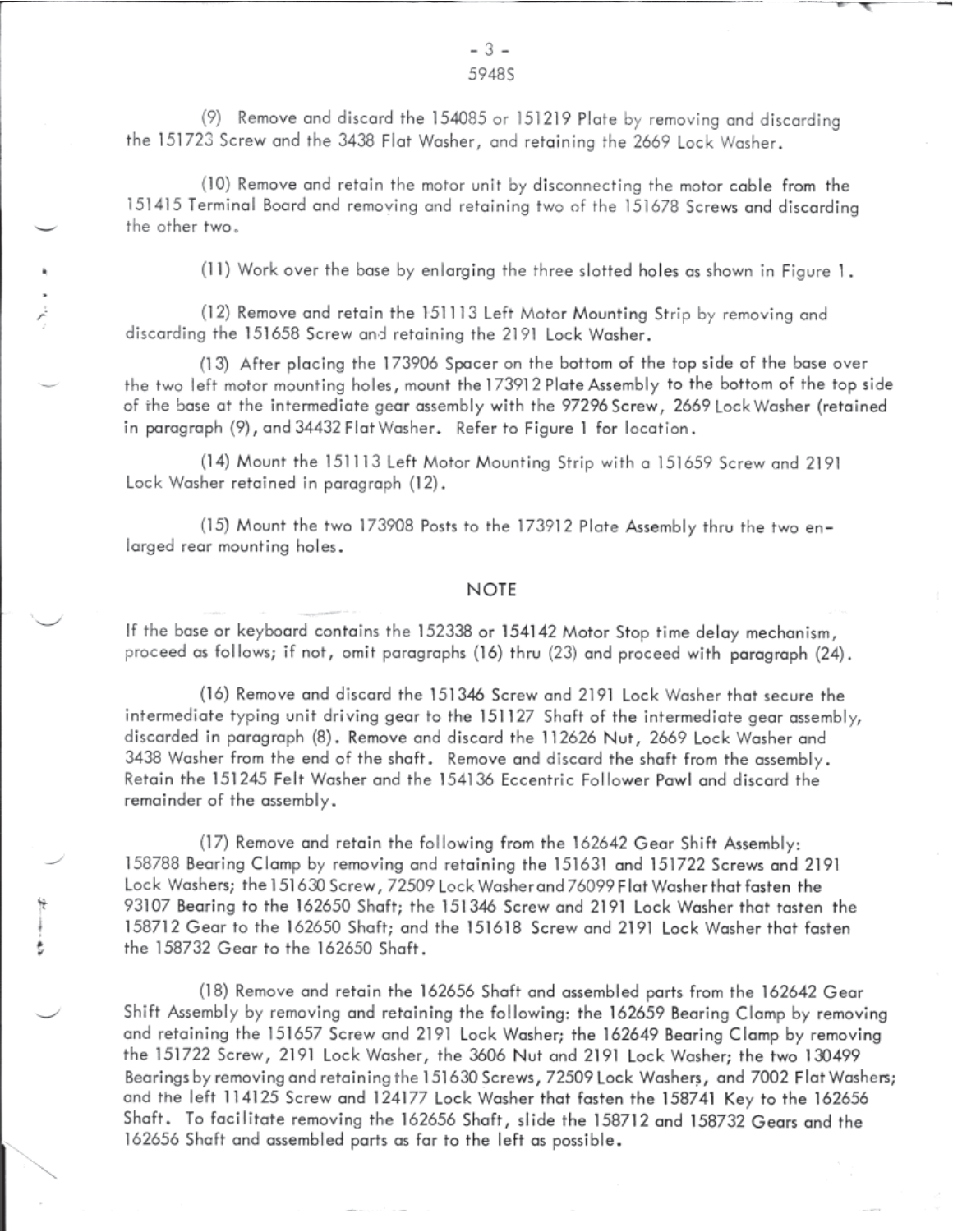## $-4 =$ 5948S

(19) Assemble the 151245 Felt Washer, retained in paragraph (16), to the round part of the 162658 Hub.

(20) Break off and discard the indicated part of the 154136 Eccentric Follower Pawl as shown in Figure 2, being careful not to bend or deform retained portion. "Smooth off" broken end of retained part.

(21) Assemble the 154136 Eccentric Follower Pawl to the eccentric part of the 162658 Hub with its spring hole down and with the long arm extending forward.

(22) Reassemble the 162656 Shaft and its assembled parts to the 162642 Gear Assembly by reversing the procedure in paragraphs (16), (17) and (18).

(23) Follow procedure outlined in paragraph (24) but be careful to fit the 154136 Pawl Arm into the slot of the 151884 or 154134 Bracket on the time delay mechanism and to hook the 110436 or 76295 Spring to the holes in the pawl and the bracket.

(24) Mount the 162642 Gear Shift Assembly to the two 173908 Posts with the two 125231 Nuts and two of the three 2669 Lock Washers retained in paragraph (8) and fasten the front of it to the 173912 Plate Assembly with the 1257 Screw and the 2669 Lock Washer retained in paragraph (8).

(25) Mount the motor unit to the base using the two 151678 Screws retained in paragraph (10) for the two right mounting holes and a 76279 Screw and 2449 Lock Washer for the left front mounting hole. Mount the 162686 Gear Guard with the 76279 Screw and 2449 Lock Washer. Route the motor unit cable to the rear of the 162686 Gear Guard and fasten the two terminal ends to terminals 1 and 2 of the 151415 Terminal Board, Reroute cables that interfere with gear shift assembly or linkage.

b. 163359 Modification Kit

(1) Follow the procedure outlined in paragraphs  $2.a.(1)$  and  $(2)$ .

(2) Remove the motor unit cable and the 154206 Cable from the 151415 Terminal Block.

(3) Remount the 154176 Bracket and its associated keyboard connector assembly and the 151415 Terminal Block to the 163360 Bracket with its mounting posts and screws.

(4) Reroute the 154206 Cable under the 163360 Bracket and refasten the cable to the terminal block.

(5) Mount the 163360 Bracket to the base with two 151630 Screws, 2191 Lock Washers and 7002 Flat Washers.

(6) Follow the procedure outlined in paragraphs  $2.a.(8)$  thru  $(25)$ , except omit the 173906 Spacer referred to in paragraph 1.b. (13).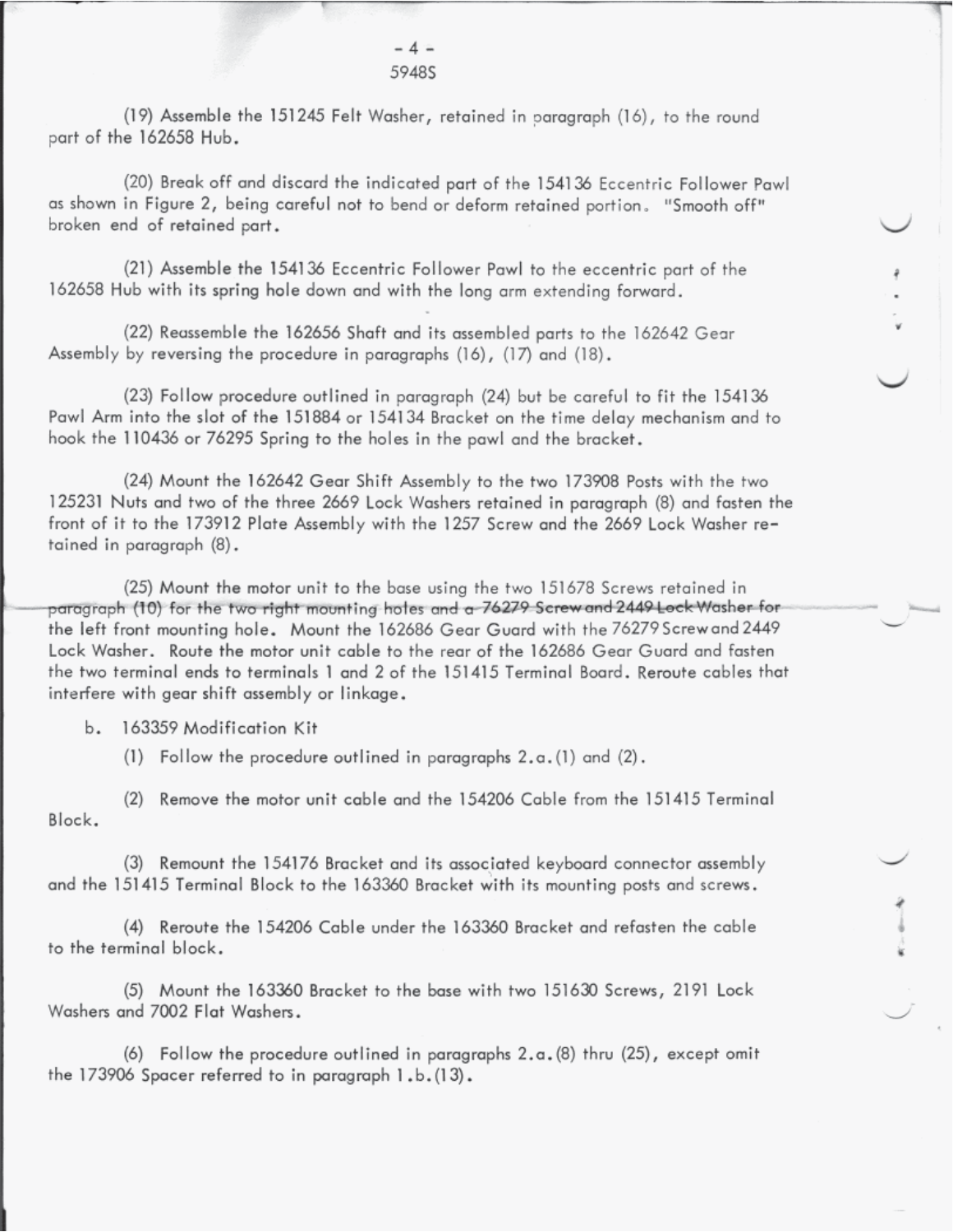## \*3. ADJUSTMENTS AND LUBRICATION

For standard adjustments and lubrication procedure refer to standardized information, for other than Bell System see Teletype Model 28 Printer Adjustment Bulletin 217B. Make the following adjustments.

The following four adjustments should be made before installation.  $\alpha$ .

(1) Shoulder Screw (Figure 3)

(a) There should be a barely perceptable clearance between the 162643 Bracket and the 162661 Lever at the shoulder screw pivot.

(b) To adjust, tighten the shoulder screw until friction tight and then loosen approximately 1/8 turn. Lock the shoulder screw by tightening the 3606 Nut.

(2) Selector Lever

(a) With the mechanism assembled, place the speed selector lever in a detented position at 100 WPM. There should be a full mesh of the mating gears as shown in Figure 4. If this condition is not met, loosen the nut on the eccentric shoulder screw so that it is friction tight, and adjust by turning the shoulder screws. Tighten nut and re-check alignment.

(3) Spreader Post Adjustment (Figure 5)

(a) Tightening of the two 3606 Nuts or the 151618 Screw on the 162660 Post should not compress or spread the 162643 Bracket

(b) To check, loosen both 3606 Nuts until there is some clearance between them and the 162643 Bracket. Tighten the 151618 Screw. Turn the inner 3606 Nut until it touches the inner side of the 162643 Bracket. Finally, lock the 162660 Post into position by tightening the outer 3606 Nut.

#### **NOTE**

If the sides of the 162643 Bracket are distorted by improper assembly of the 162660 Post, misalignment will occur in the bearings causing short bearing life.

(4) Hub Adjustment (Figure 5)

(a) There shall be a minimum of ,005 clearance between the 162658 Hub and the 162648 Plate.

(b) To adjust, position the 162658 Hub on the 162656 Shaft by loosening the 151659 Screw.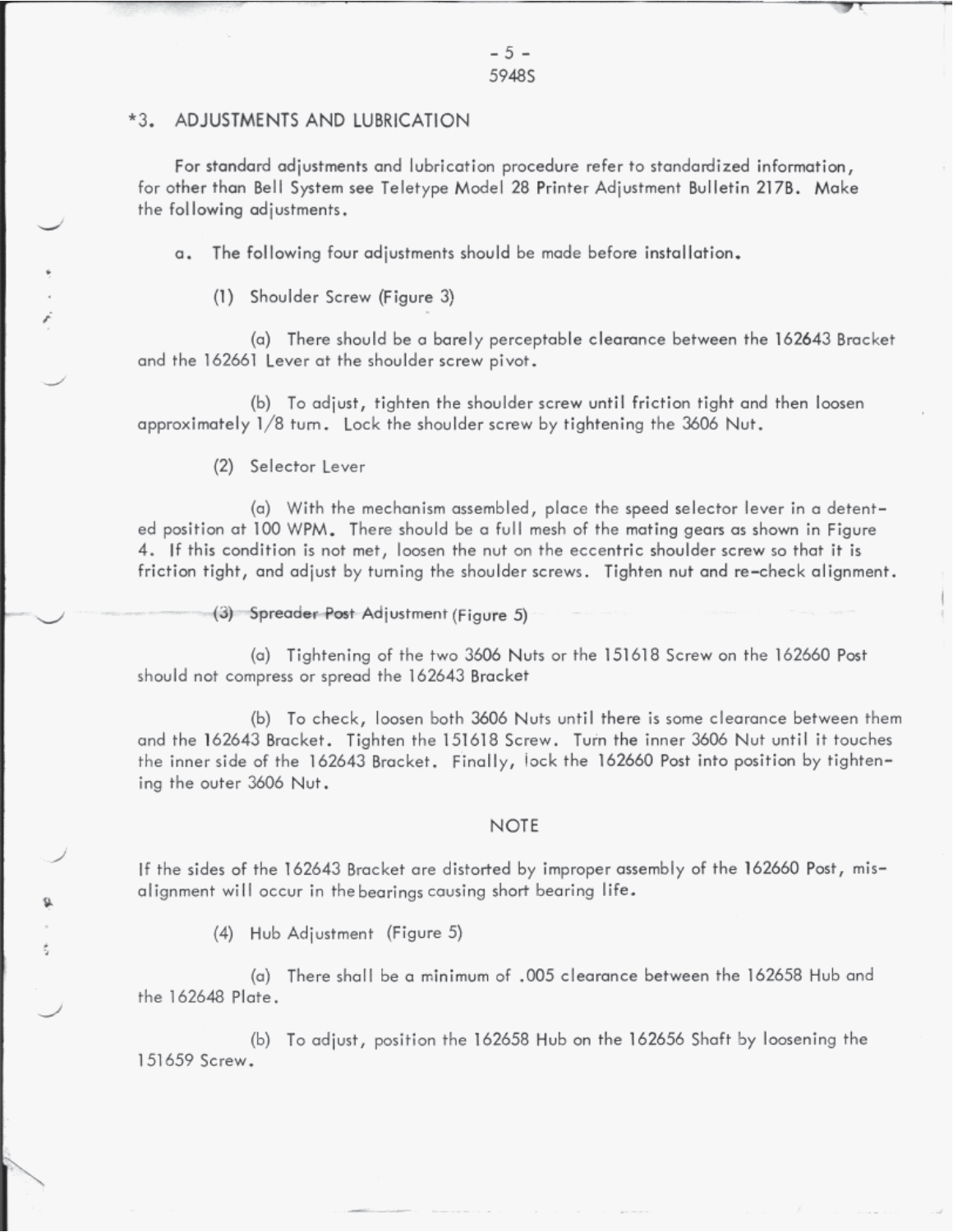$-6-$ 5948S

## (5) Gear Bracket

(a) With the mechanism and typing unit mounted in place and the 162686 Gear Guard removed, there should be .002 to .006 backlash between the typing unit driven gear and the typing unit driving gear at the point where the backlash is the least.

(b) To adjust, loosen until friction tight the left front motor bracket mounting screw of the 173912 Plate Assembly, Position the complete gear bracket assembly by utilizing the adjusting slot located in the rear of the 173912 Plate Assembly. Align the gears at this time.

(c) There should be .002 to .006 backlash between the motor pinion and the driven idler gear at the point where the backlash is the least.

(d) To adjust, raise or lower the front end of the gear bracket by means of the adjusting and clamping screws located at the front end of the bracket.

(e) Recheck requirement (a) and refine (a) and (c) if necessary.

#### **LUBRICATION** \*4.

∗

a. Place three drops of oil on the pivot screws of the speed selector lever and the speed selector link.

b. Place three drops of oil on the pivot posts of the speed selecting lever and the speed selector link.

c. Grease and oil lightly each of the gears on the variable speed mechanism as well as the motor pinion.

d. Saturate with oil the felt washer under the 158723 Speed Selector Roller. Apply grease to the outside of the roller and sides of the change gear cluster.

e. Grease the 162656 Shaft where the cluster of change gears slide when the speed is changed.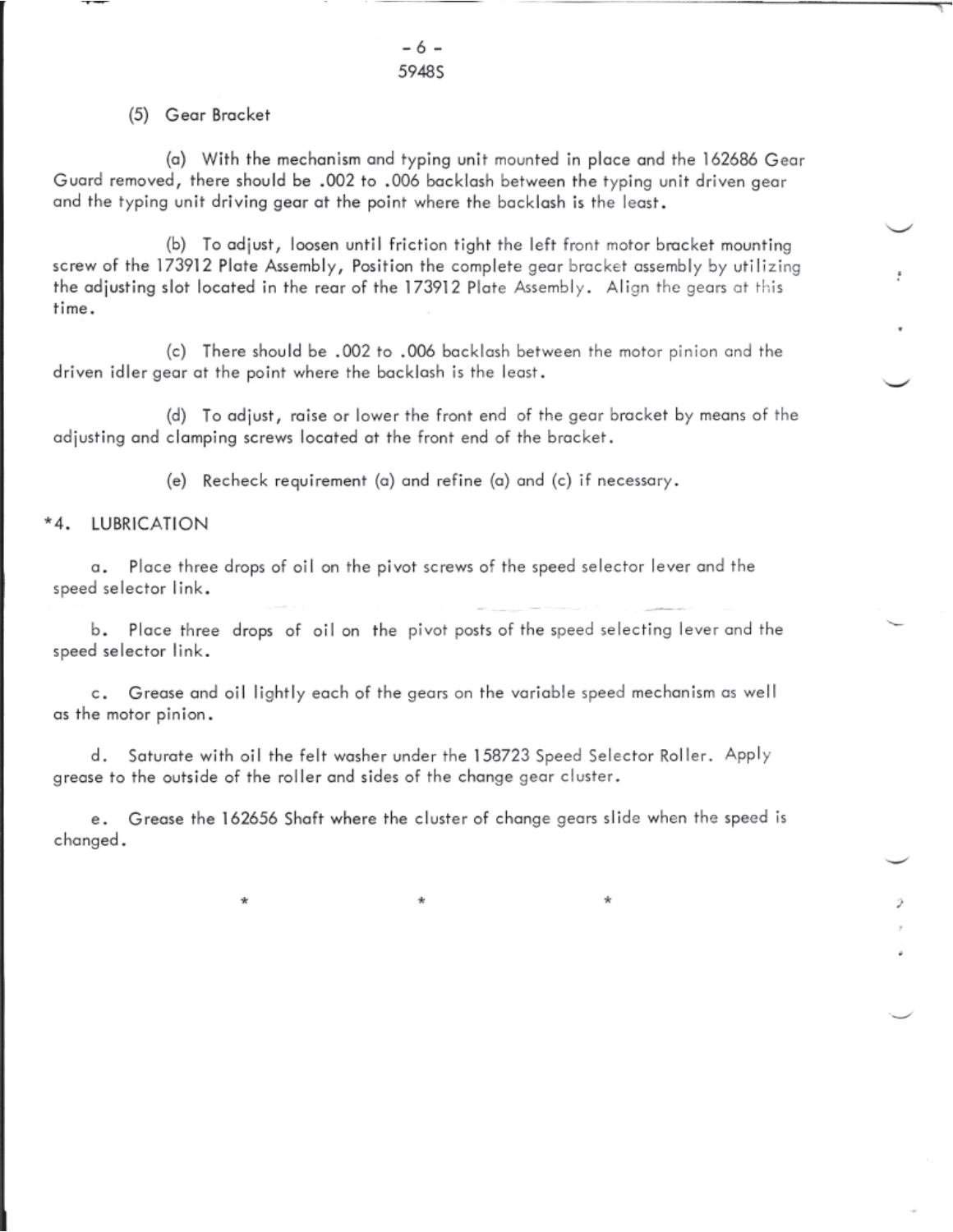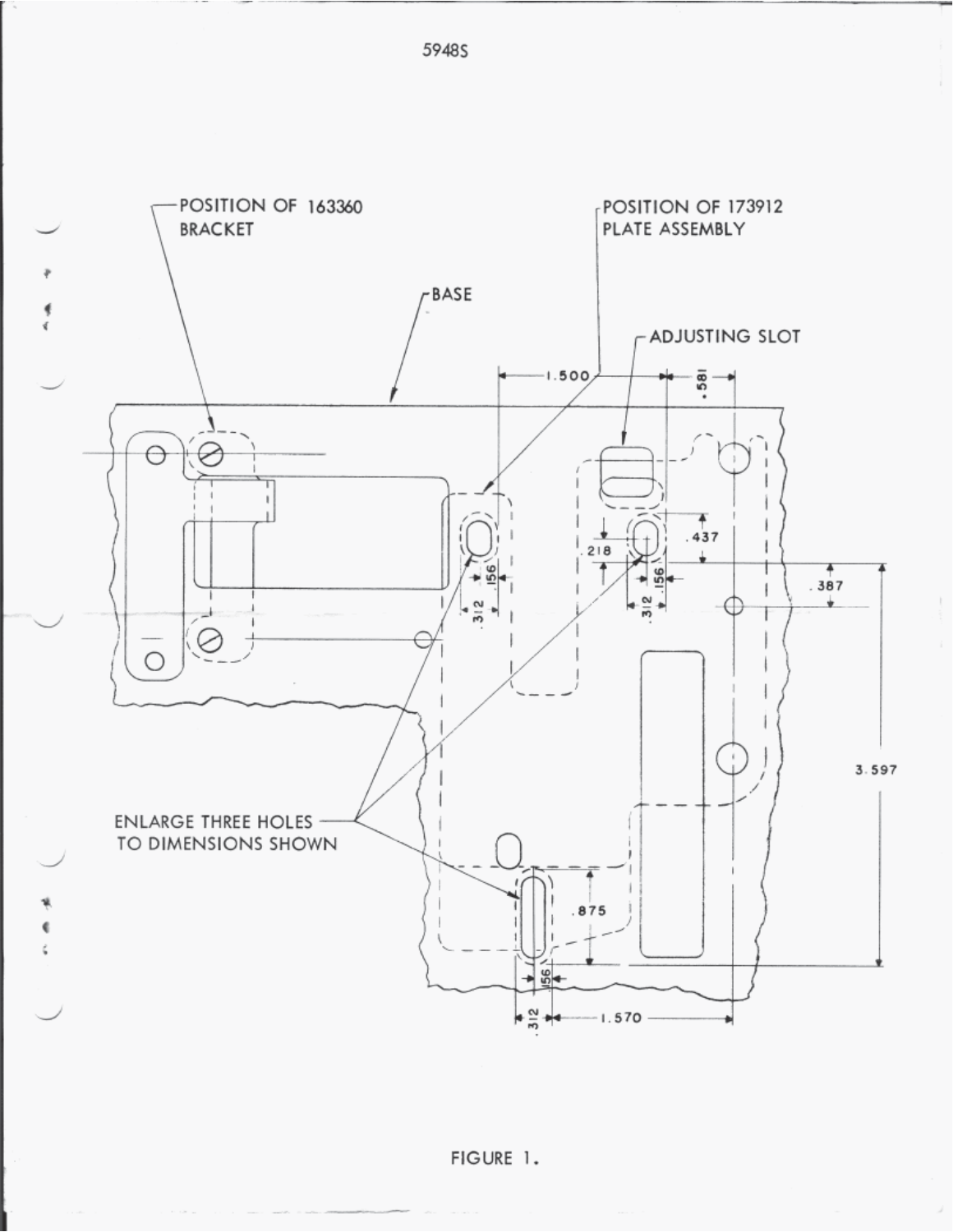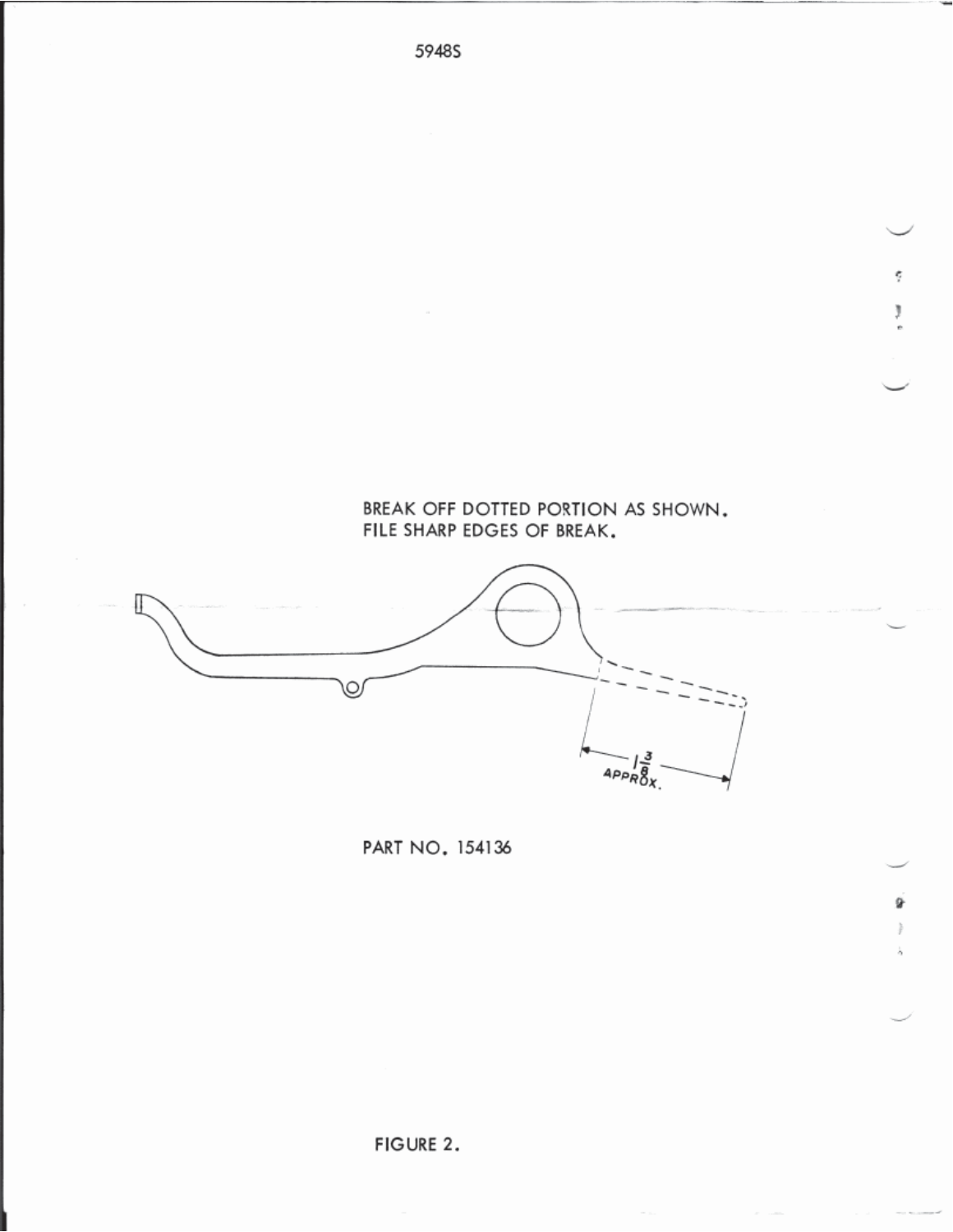

- BARELY PERCEPTABLE CLEARANCE

Ç

すくく

FIGURE 3.

5948S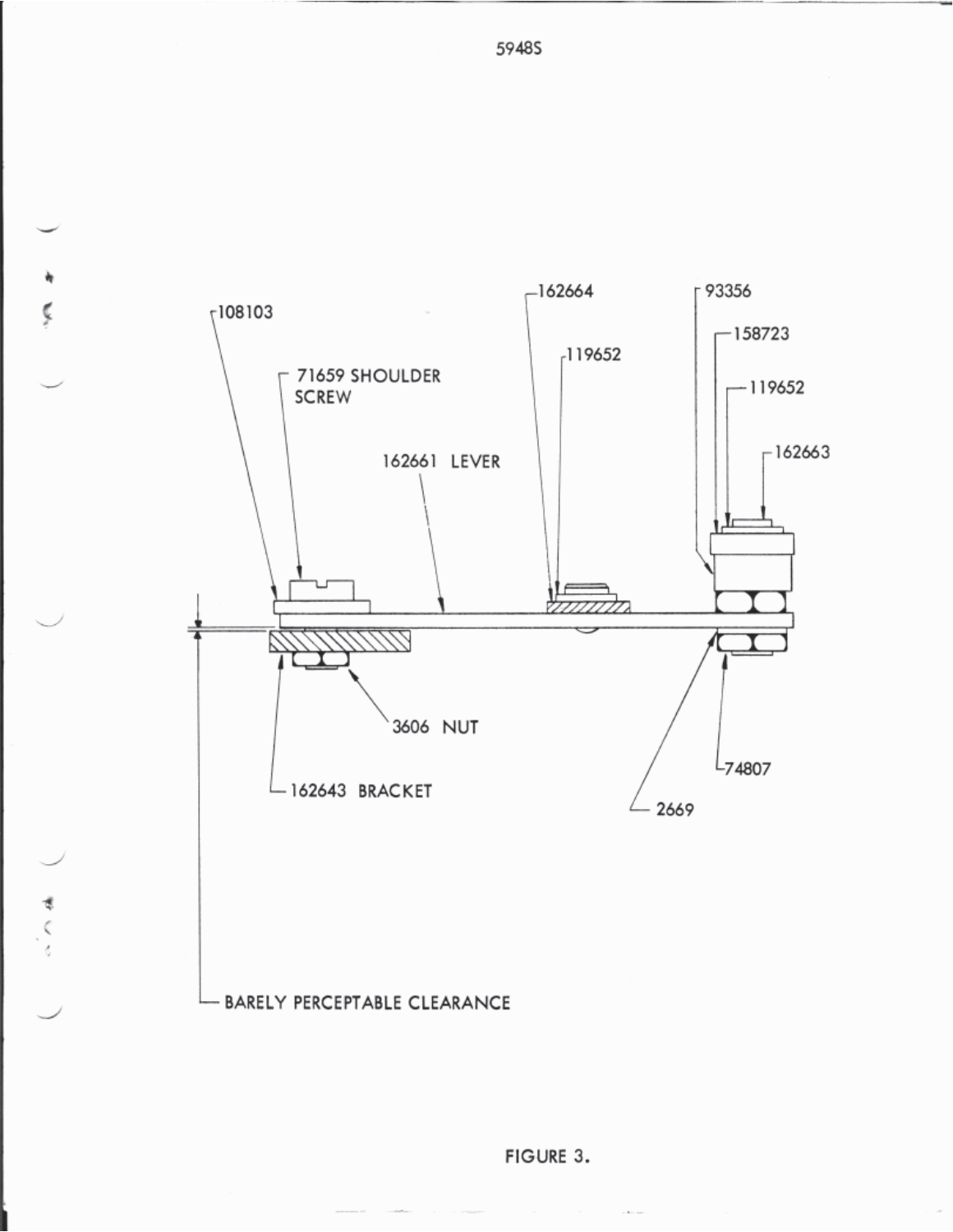